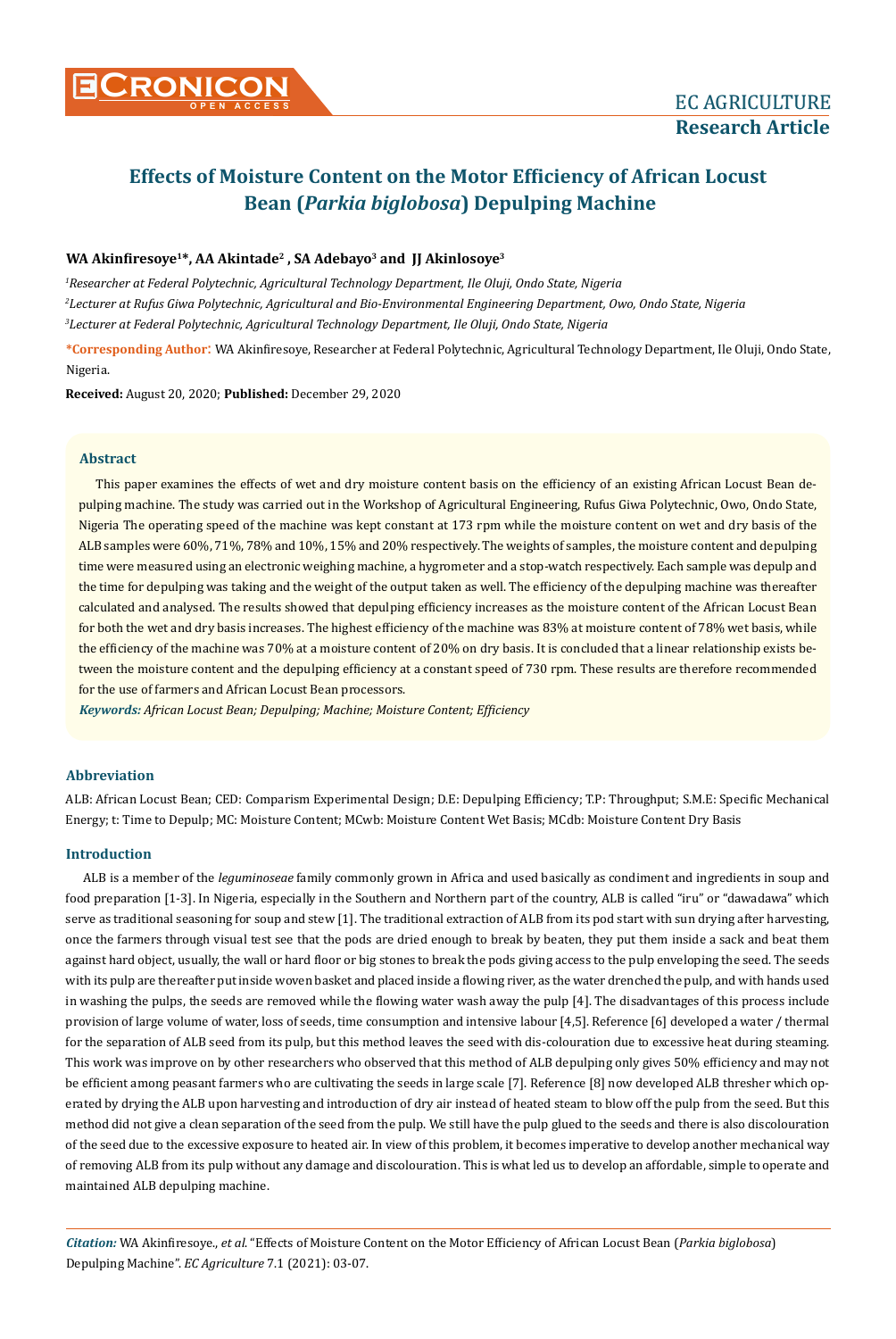#### **Materials and Methods**

Comparism Experimental Design (CED) was used in this study. The moisture content of ALB samples were on wet and dry basis. The study followed the procedure explained below.

#### **Procedure**

Six samples of ALB called the input variables were weighed as  $W^-_1$ using electronic digital weighing balance on dry basis in respect to their different moisture contents as 10%, 15% and 20% measured with hygrometer. Three out of the six samples were each depulp at a constant machine speed of 730 rpm, The time taken, t, for each process to end was taken with a stopwatch, while the depulp ALB, called the output variables were also weighed as W<sub>2</sub>. Cold water at temperature 21°C was added to the remaining three initial input variables to increase their moisture contents to 60%, 71% and 78% respectively. This represents the wet basis measured with hygrometer. The procedure for depulping the dry basis was repeated for these samples as well at constant machine speed of 730 rpm. There were three output variables each for the wet and dry basis now subjected to evaluation.

The effect of the moisture content on the machine depulping efficiency (D.E) was calculated according to (9) from the relationships in equations (1).

$$
D.E. = \frac{w_2}{w_1} \times 100 \qquad \qquad \cdots (1)
$$

Where D.E. (%) is the depulping efficiency, W<sub>1</sub> (kg) is the initial weight of ALB before depulping and W<sub>2</sub> (kg) is the weight of the seed after depulping.

#### **Results and Discussion**

The results of the experiment is as presented and discussed below.

#### **Effects of moisture content wet basis on the efficiency of depulping machine**

It was observed in figure 1 that an increase in the moisture content of the ALB on a wet basis leads to an increase in the efficiency of the depulping machine. Specifically, the efficiency of the machine was 46% when the MCwb of ALB was 60%. When the MCwb was increased to 71%, the efficiency of the machine also increased to 76% and by the time the MCwb was again increased to 78%, the efficiency increased to 83%. This can be adduced to the hydrophilic nature of the pulp to absorb water and thereby softening its walls making it easy for easy depulping. As reported by (1) in respect to the work of other researchers in related crops like ALB have shown that an increase in the moisture content leads to an increase on the efficiency of the machine.

#### **Effects of moisture content dry basis on the efficiency of depulping machine**

As presented in figure 2 for dry basis moisture content of ALB, increase in the MCdb of ALB leads to an increase in the efficiency of the machine. Just like the wet basis, when the MCdb was 10%, the efficiency of the depulping machine was 46%. Whereas, at MCdb of 15%, the efficiency of the machine increased to 61%. A further increase of the MCdb to 20% leads to an increase in the efficiency of the depulping machine to 70%. This is in agreement in a related study by (4) while evaluating the performance of a melon depodding machine where the efficiency of the machine increases as the moisture content increases.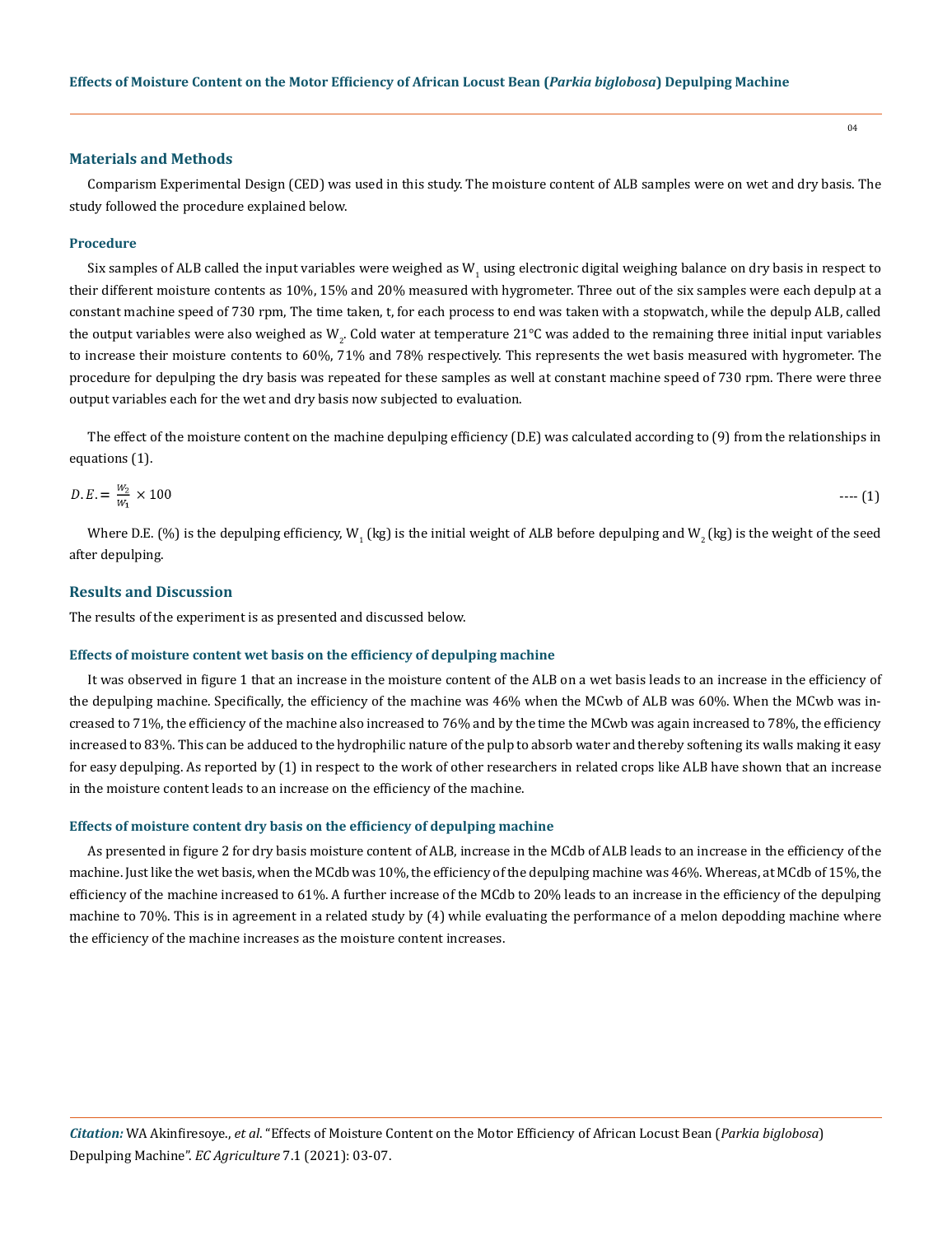





*Figure 2: Effect of moisture content (dry basis) on efficiency.*

## **Analysis of variance of the effects of MC on depulping machine efficiency**

The Analysis of Variance (ANOVA) carried out at significant level of 0.05 on the effect of MCwb and MCdb on the efficiency of the depulping machine is presented in table 1. It is seen that the p-value is 0.023 which is lesser than 0,05; this implies that the moisture content of ALB at wet and dry basis has significant effects on the depulping machine efficiency.

*Citation:* WA Akinfiresoye., *et al*. "Effects of Moisture Content on the Motor Efficiency of African Locust Bean (*Parkia biglobosa*) Depulping Machine". *EC Agriculture* 7.1 (2021): 03-07.

05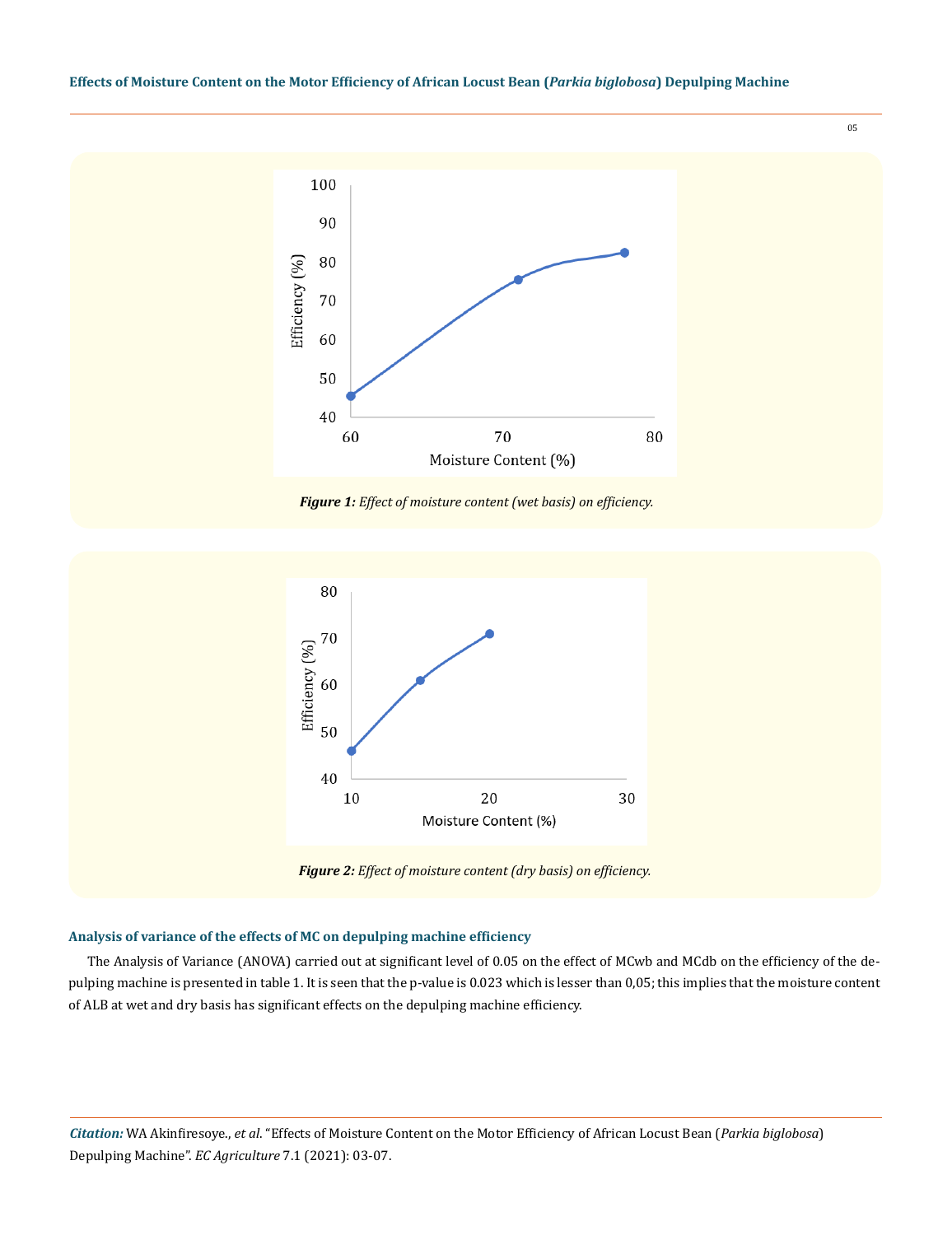| <b>Source of Variation</b> | <b>SS</b>   | Df | <b>MS</b>   |             | P-value     | <b>F</b> crit |
|----------------------------|-------------|----|-------------|-------------|-------------|---------------|
| Between Groups             | 9821.240833 |    | 9821.240833 | 7.188250549 | 0.023049503 | 4.964603      |
| Within Groups              | 13662.90833 | 10 | 1366.290833 |             |             |               |
| Total                      | 23484.14917 | 11 |             |             |             |               |

*Table 1: ANOVA-single factor test on effect of MCwb and MCdb on depulping machine efficiency.*

## **Conclusion**

From this study, it is concluded that the moisture content of African Locust Bean (*Parkia biglobosa*) on wet and dry basis affects the efficiency of ALB depulping machine. It is concluded that the depulping machine efficiency increases with increase in the moisture content both on wet and dry basis at a constant machine speed of 730 rpm. The highest efficiency of the machine was 83% at a moisture content of 78% for the wet basis. While the efficiency of the machine was 70% at a moisture content of 20% on dry basis. There is a linear relationship between the moisture content of the ALB and the efficiency of the depulping machine. The results are recommended for peasant farmers and ALB processors.

## **Appendix**

Pictures taken while carrying out the experiments and evaluation is shown below.



African Locust Bean Pod



African Locust Bean Pulp



African Locust Bean Seeds







African Locus Bean Depulping and Evaluation of Data Obtained

06